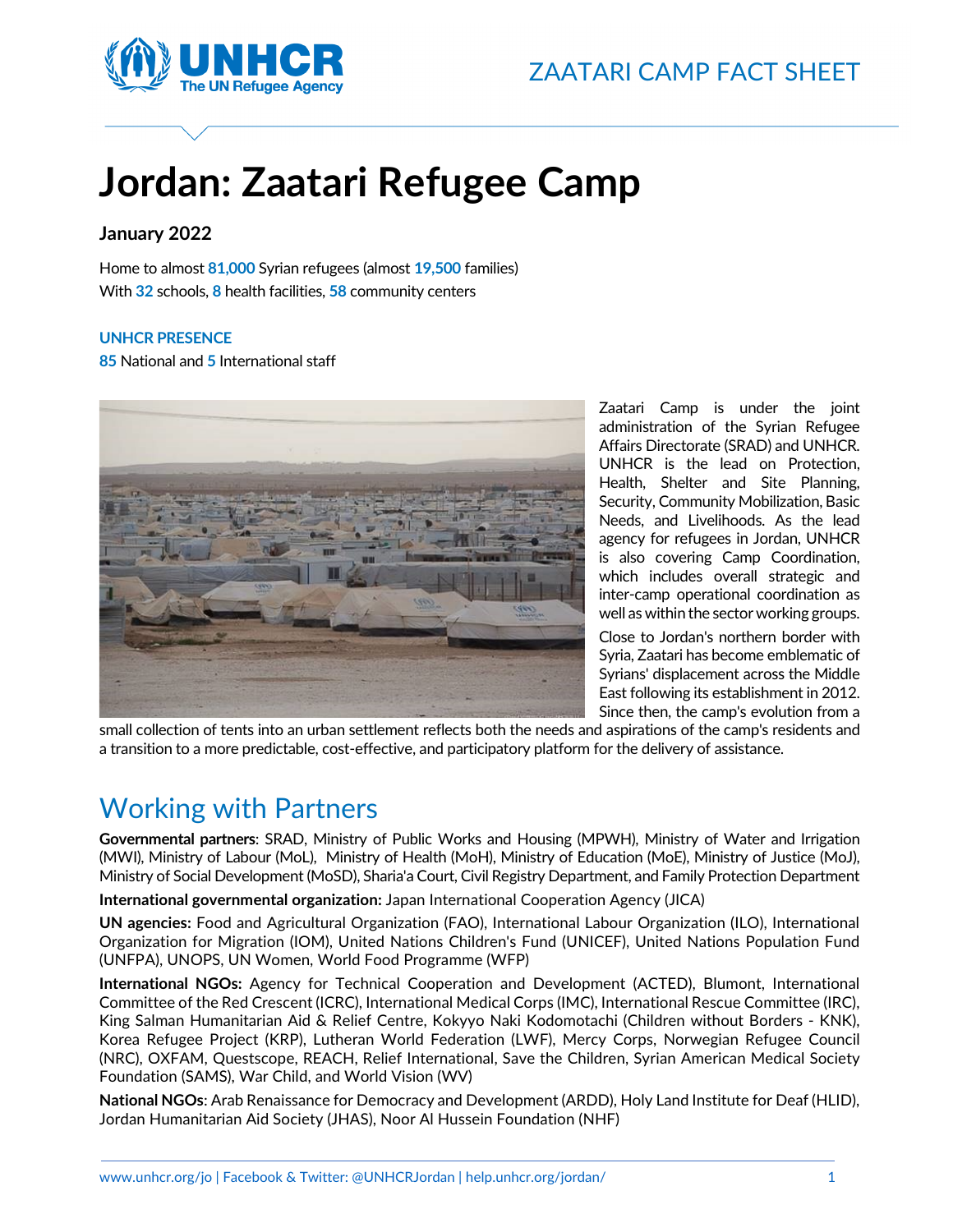

# Main Activities

# **COVID-19 Response**

- **Refugees are included in the national response and vaccination plans. The COVID-19 response coordination plan,** established in collaboration with MoH at the beginning of the response, has been guiding the response in Zaatari. A joint response team including UNHCR and partners was established to support MoH in surveillance, contact tracing, and transporting of COVID-19 cases that need admission to MoH field hospitals, as well as supporting the two in-camp vaccination centers. Business continuity plans for health partners ensure the continuation of critical (non-COVID-19) functions, such as primary health care.
- Risk communications, including awareness and hygiene promotion messages are regularly shared with the refugee community, while community health workers also support awareness-raising efforts and surveillance within the camp community.
- **Front line workers and healthcare staff from several partners and organizations have been trained on infection** prevention and control and PCR testing to support the MoH.
- **Thermal screening is taking place at the camp's gate. UNICEF continues to provide supplies and guidance to** support household disinfection to ensure that infected homes are clean and safe. Personal protective equipment (PPE) is distributed in all health clinics and incentive-based volunteers (IBVs) are working on disinfection activities.
- COVID-19 testing is conducted for refugees and staff in the camp.
- A transit area with a 280-person capacity offers space for refugees who have to quarantine inside the camp . All activities inside the area adhere to social distancing, and the "Made in Zaatari" kitchen provides meals for vulnerable refugees there.

#### **Protection**

- **Protection partners collaborate with the government to provide protection support to the camp's residents. This** includes strengthening targeted services and assistance for persons with specific needs; protecting children from all forms of harm, exploitation, violence, and abuse; reducing the risk of gender-based violence (GBV) and ensuring a survivor-centered approach; and increasing community resilience through engagement and ownership.
- **Protection services are guided by the rights-based and community-based approaches, emphasizing working with Protestion** all relevant stakeholders, putting refugees at the center of programming, and meaningfully engaging them in decisions affecting their lives. Partners mentor community-based committees and networks of men, women, boys, and girls who act as bridges to facilitate the two-way exchange of ideas and information between humanitarian agencies and refugees. These and other efforts aim to increase refugee ownership and self-reliance.
- **Protection case management services, including legal, documentation, child protection, and GBV, are ongoing at** easily accessible sites throughout the camp, via phone, and through home visits. Humanitarian and governmental partners regularly coordinate on individual cases to extend comprehensive support to refugees facing protection risks. Partners additionally strive to ensure that case management services are known and accessible to all refugees following the age, gender, and diversity (AGD) approach. Partners operate several hotlines – many operational 24/7 – to make sure refugees' urgent protection concerns are addressed efficiently.
- **Protection partners encourage community feedback through varied methods, including suggestion boxes, social interprotential methods** media accounts, WhatsApp groups, individual consultations, and focus group discussions.
- **UNHCR leads Protection coordination through chairing the Zaatari Protection Working Group. This forum** enhances collaboration, reduces duplication, and generates innovative interventions to address protection challenges.

## **Community Empowerment and Livelihoods**

**Community centers are safe disability-friendly spaces where refugees of diverse backgrounds can meet for social** events, recreation, education and livelihood programs, information exchange, and more. They are established to empower refugees and provide them with a forum that promotes participation in decisions that affect their lives. Several activities and services are facilitated within the community centers, including accelerated learning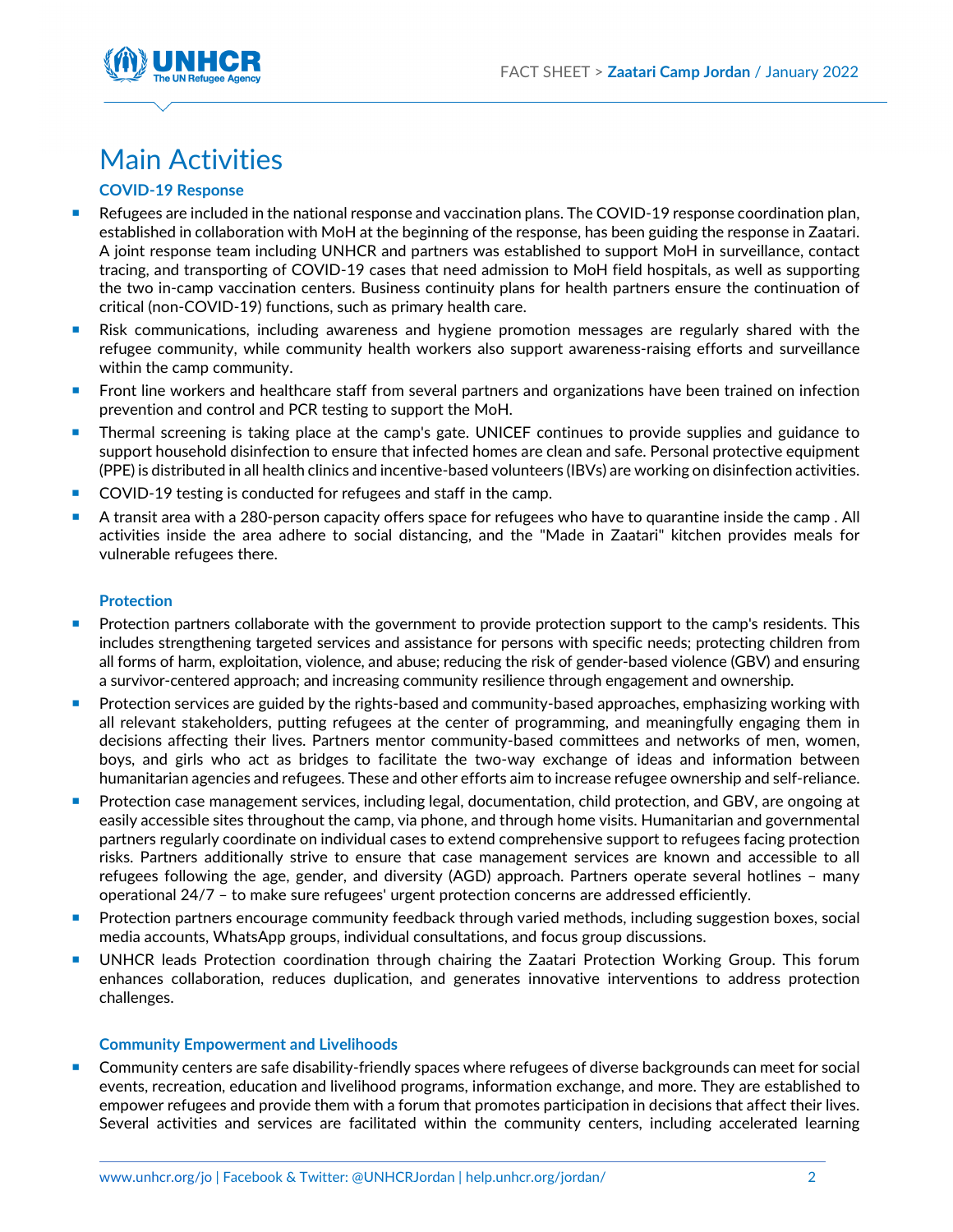

programs, library, online courses, day-care/ kindergarten, recreation, sports, games, training, language courses, computers, feedback, and complaints mechanisms. All community centers follow precautionary measures to keep the social distancing and wear masks.

- The vision of the Age and Disability Task Force (ADTF) includes non-discrimination, participation, and leadership of refugees and asylum seekers, inclusive response, training for the non-rehabilitation service providers, community and IBVs, and stronger coordination between ADTF members and other sectors. A particular focus has been put on elderly persons, persons with disabilities, and their caretakers to enhance community planning to increase inclusion in activities and projects available in the camp.
- **Regular camp-wide assessments of refugees' socio-economic vulnerabilities, including skills, experience, and in and in the system** income, ensure the accuracy and reliability of data on livelihoods. UNHCR and partners support refugees in transitioning to self-management of their needs through cash assistance and livelihoods programs and skills training, promoting sustainable self-reliance and stability mechanisms.
- The Zaatari Office of Employment (ZOE), in partnership with ILO and the MoL, provides employment services to both women and men job seekers. It facilitates the issuance of work permits for camp residents and advertises job vacancies and training opportunities through job fairs, exhibits, and other means. The two UN Womenoperated Oasis centers aim to build women's resilience and empowerment through offering access to multisectoral services. The Oases are conceptualized around securing livelihood opportunities, GBV prevention, protection, awareness-raising services, remedial education, leadership, and civic engagement initiatives for women.
- *Made in Zaatari* is a Zaatari brand for refugee entrepreneurs who produce handicrafts, soaps, perfume, and more. UNHCR is always looking for new collaborations, such as with the UNHCR-supported Made51 e-commerce platform, to enable refugees to sell their products outside their local communities.

## **Basic Needs**

- UNHCR provides regular and targeted cash assistance, in line with identified needs, to the refugee population to enable them to meet their basic needs. UNHCR aims to fully transition from in-kind assistance to cash assistance, as it is the most dignified and empowering way of delivering assistance and fostering local markets. In this spirit, since January 2019, UNHCR has stopped distributing core relief items and instead provides quarterly cash assistance to families for hygiene needs to women and children. In addition, UNHCR distributes diapers for persons with disabilities and serious medical conditions.
- Cash for cooking gas is regularly provided to the entire camp population throughout the year, and cash for heating gas is provided during winter. The amount of cash depends on family size.
- **In line with UNHCR's efforts to gradually transition refugees receiving regular cash assistance for basic needs** across Jordan to the mobile wallet modality, refugees in Zaatari are receiving financial literacy training and opening mobile wallets. This transition aims to incorporate the financial inclusion opportunities as part of humanitarian payment modalities as well as expanding the cash out/withdrawal network which would decrease transportation cost for refugees.

#### **Education**

- UNICEF collaborates with the Ministry of Education (MOE) to improve the quality of education through training and capacity building for teachers, School Supervisory Units, and qualified Syrian Assistant Teachers (SAT). UNICEF also provides school materials for classrooms and oversees all construction and maintenance of education complexes. All schools provide Inclusive Education services, including rehabilitation sessions provision of assistive devices.
- **Since January 2020, UNICEF Makani centers have been offering integrated learning support, child protection,** and skills-building services. All Makani centers follow the precaution measures to keep the social distancing and wearing masks.
- Four inclusive school playgrounds constructed by UNICEF currently benefit close to 800 students (41% female). UNICEF has also established over 90 KG2 classrooms throughout the camp, while certified non-formal education is provided through the Catch-Up (ages 9-12) and Drop-Out (ages 13-20 for females, 13-18 for males) programs.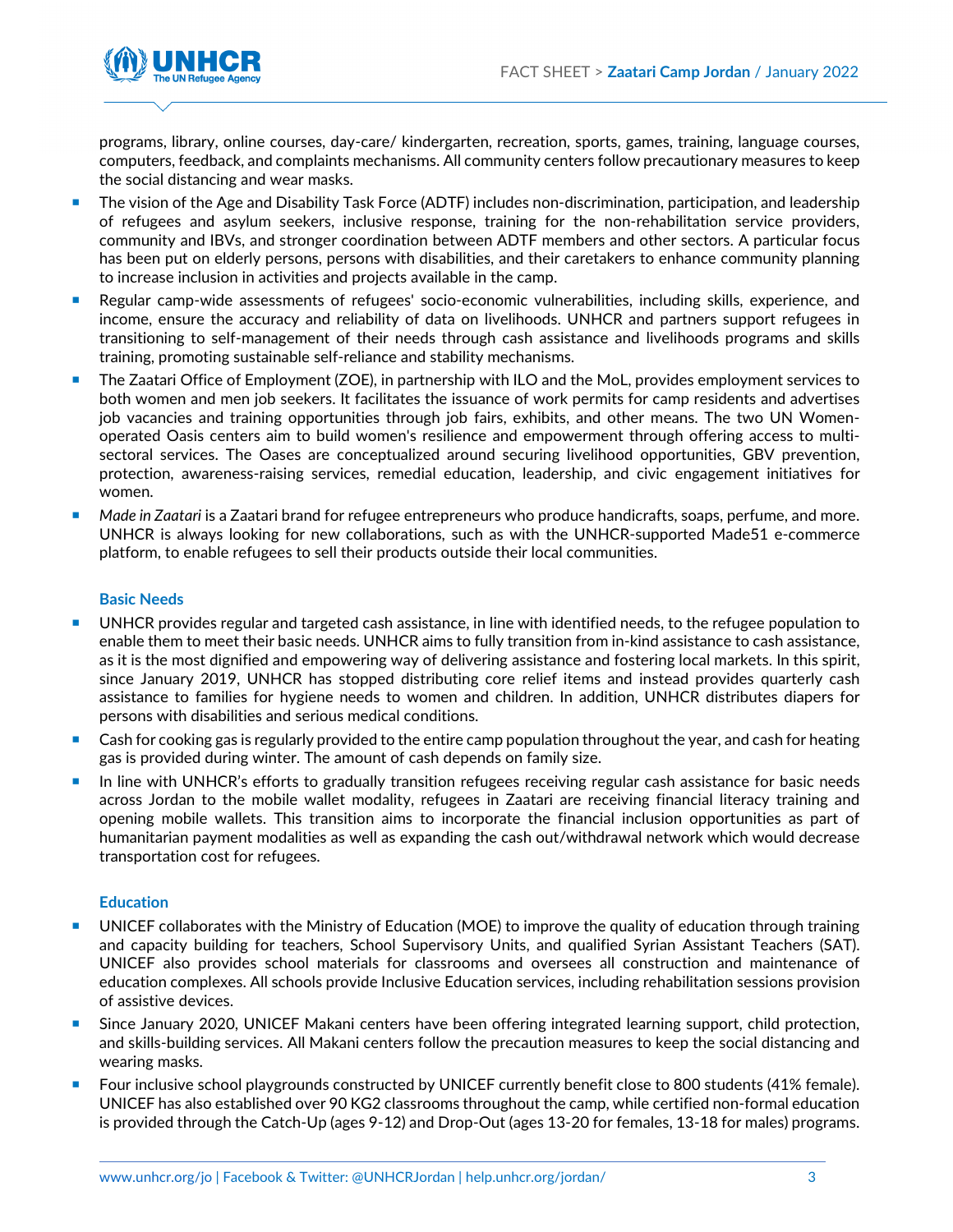

- UNICEF supports safe operations in schools where teachers and administrative personnel are present on a rotational basis to follow-up on distance learning. UNICEF also supports the safe distribution of learning materials, such as Learning Bridges worksheets, in coordination with the Directorate of Education. UNICEF provides laptops and 10 GB of data monthly for all families with school-aged children and has distributed 90 Family Activity Kits with educational games to enhance engagement among families in the isolation area.
- **Demogler 3** Ongoing skill-building and youth empowerment courses for both adolescents and adults are provided through the Learning Hubs and Makani centers - examples include career guidance, social innovation, incubation, robotics, and marketing for home-based businesses.
- **Tertiary education is also a priority for refugee students. In recent years, 118 refugees from the camp have earned** DAFI scholarships to support their tertiary education, out of which 90 have graduated, while 28 are still studying in Jordanian Universities. In addition, over 220 refugees (41% female) have enrolled and received a scholarship from the University of the People for the online higher education program.

## **Health**

- **Medical clinics operating in the camp provide primary and selective secondary and tertiary healthcare services** for refugees, including comprehensive reproductive health services, antenatal care, community health intervention and nutrition support activities, screening and treatment, health promotion, and mental health support.Some of the clinics also provide 24/7 emergency services.
- To sustain quality primary health services, it is a priority for humanitarian partners to build national partners' capacity to assume greater responsibility for service providers while also enhancing refugees' health status through self-care. In support of secondary and tertiary health care interventions, including off-camp referrals, priorities include integrating Health Information System (HIS) reporting; the mainstreaming SOPs in instances of GBV; the adoption of a health education strategy; the implementation of targeted reproductive health behavior change programs.
- UNFPA provides quality integrated 24/7 reproductive health care and GBV services in four clinics in the camp.

## **Food Assistance**

- The use of blockchain technology for assistance delivery is one of many innovations in the Zaatari camp. All camp residents receive JOD 23 (USD 32) per month through blockchain technology to cover their food needs. The assistance can be redeemed in two WFP-contracted supermarkets (Tazweed and Safeway) and four dedicated bread selling points located in the camp, allowing refugees to choose from various goods while it brings a sense of normalcy and dignity to their life. Based on UNHCR's biometric registration data, WFP's cardless EyePay iris scanning system enhances the efficiency and accountability of food assistance and makes shopping easier and more secure for refugees.
- **WFP** also provides and delivers healthy school meals to refugee children in all formal schools via the Healthy Kitchen Project. Four kitchens have been established inside the camp to provide healthy meals to some 20,000 children attending formal schools. The project aims to improve health and nutritional awareness and boost healthy eating habits by providing nutritional information. WFP also offers Syrian women and men economic opportunities engaged in sourcing, preparing, and delivering meals.
- UNICEF's Infant and Young Child Feeding (IYCF) Program has reached over 16,600 caregivers and mothers with IYCF education and close to 4,000 mothers and caregivers with counseling on healthy nutrition for women to ensure children's healthy growth and development and children.

## **WASH**

- As part of the UNICEF's COVID-19 response, from June to December 2021, 27 cleaning kits, 70 hygiene kits, 538 soap bars, 69 hand sanitizers were distributed to self-isolated families and the transit area. Also, a blanket distribution of 561,538 soap bars, 5,753 cleaning kits, 9277 hygiene kits, and 957 hand sanitizers was distributed reaching 72,372 beneficiaries (22% female and 56% children).
- The Community Engagement and Volunteering Structure, also called the WASH Community Forum, supports community mobilization. It includes some 60 members, including 15 are people with disabilities or caregivers.